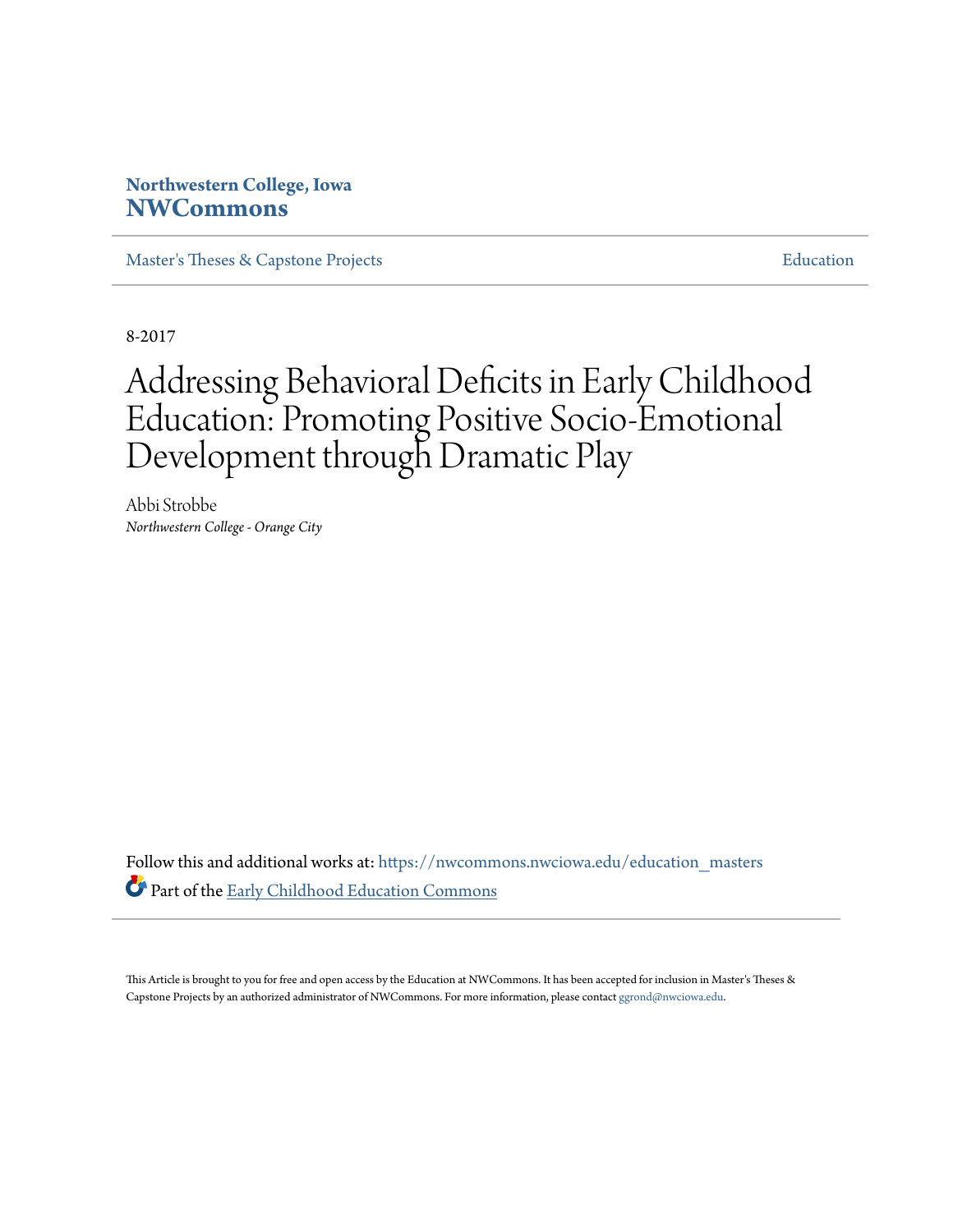Addressing Behavioral Deficits in Early Childhood Education:

Promoting Positive Socio-Emotional Development through Dramatic Play

Abbi Strobbe

Northwestern College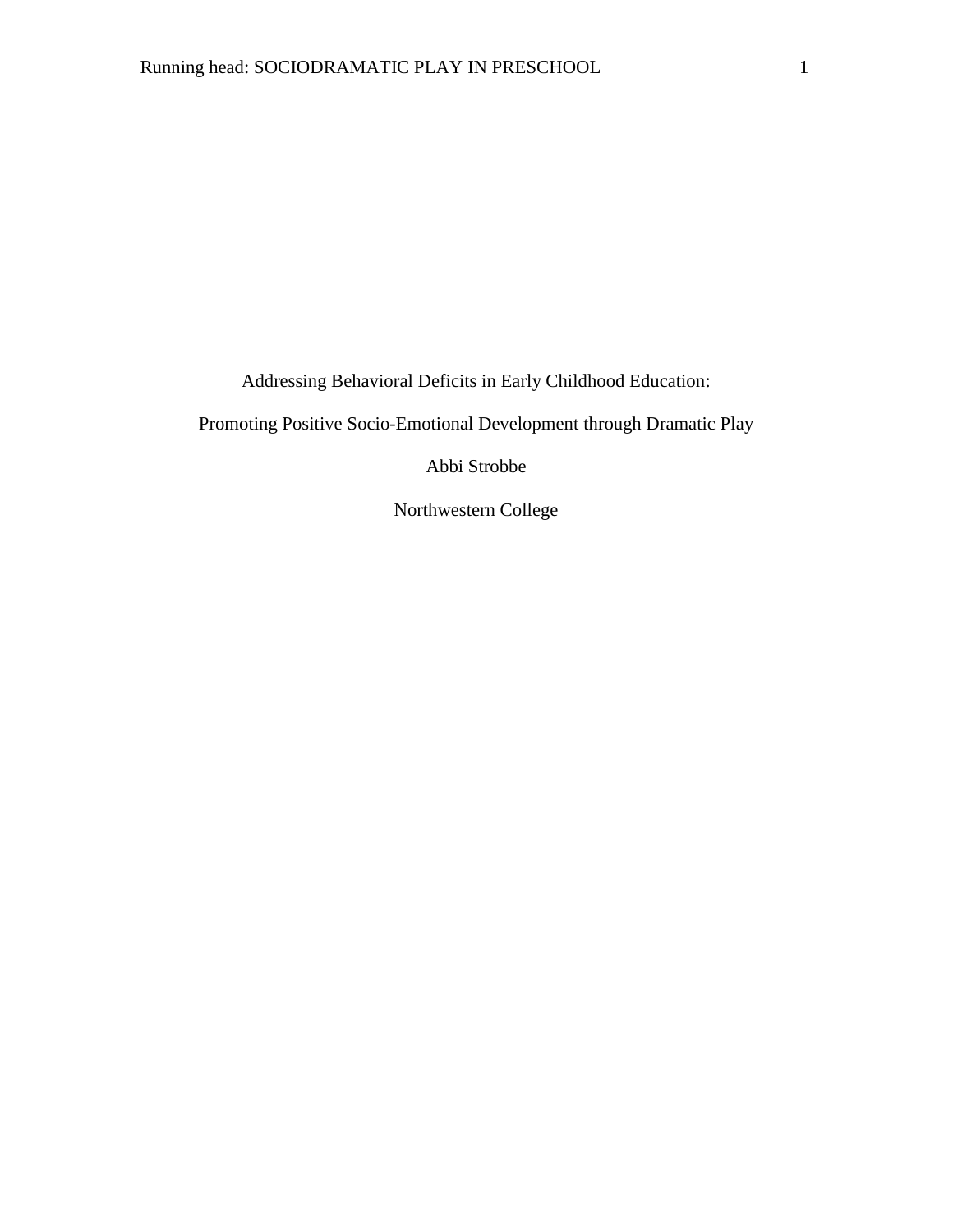# Abstract

This paper investigates the detrimental effects behavior can have on a child's socialemotional development and the vital role dramatic play opportunities have in overcoming these developmental deficits. A child's trajectory for success in school begins in early childhood. Children experience meaningful connections to learning, as well as higher teacher and peer approval, when they are capable of maintaining positive interactions in the classroom. For this to occur, children must have a solid foundation in socioemotional skills such as expression, understanding, and regulation. Behavioral deficits impede development and reduce the likelihood of academic achievement. However, application of early behavioral and social skill intervention through dramatic play significantly increases the resources and strategies necessary for children to succeed in school.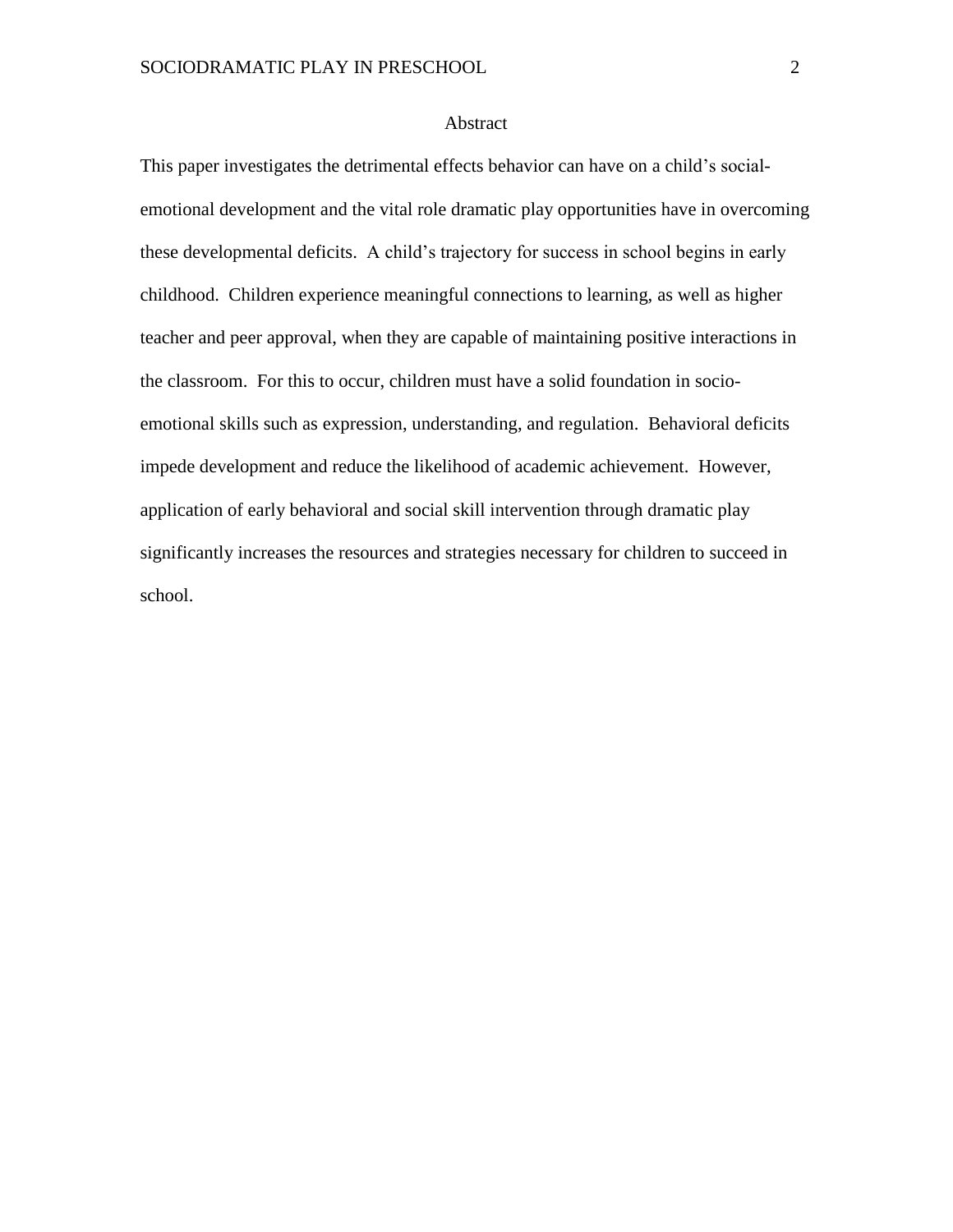# **Introduction**

In 2001 President George Bush enacted the No Child Left Behind Act. This educational law aimed at improving the nation's academic success, especially amongst at-risk children. No Child Left Behind required schools to meet specific yearly academic goals, with the threat of poor academic progress leading to significant penalizations, such as a reduction in funding, and possible government takeover (Editorial Projects in Education Research Center, 2011). While this law was meant to ensure that all schools provided students with high quality education opportunities, in 2010 President Obama realized that "NCLB's prescriptive requirements became increasingly unworkable for schools and educators" (U.S. Department of Education). Therefore, in 2015 President Obama signed the Every Student Succeeds Act. This law granted more flexibility in meeting specific requirements "in exchange for rigorous and comprehensive statedeveloped plans designed to close achievement gaps, increase equity, improve the quality of instruction, and increase outcomes for all students" (U.S. Department of Education).

Every Student Succeeds Act of 2010 corresponds with another educational law that significantly affected schools' curriculum, the Common Core. In 2009, the National Governors Association Center for Best Practices and the Council of Chief State School Officers implemented the Common Core State Standards. This educational development also aimed at improving the nation's academic success through nation-wide standardized "consistent, real-world learning goals and launched this effort to ensure that all students, regardless of where they live are graduating high school prepared for college, career, and life" (Common Core State Standards Initiative, 2017).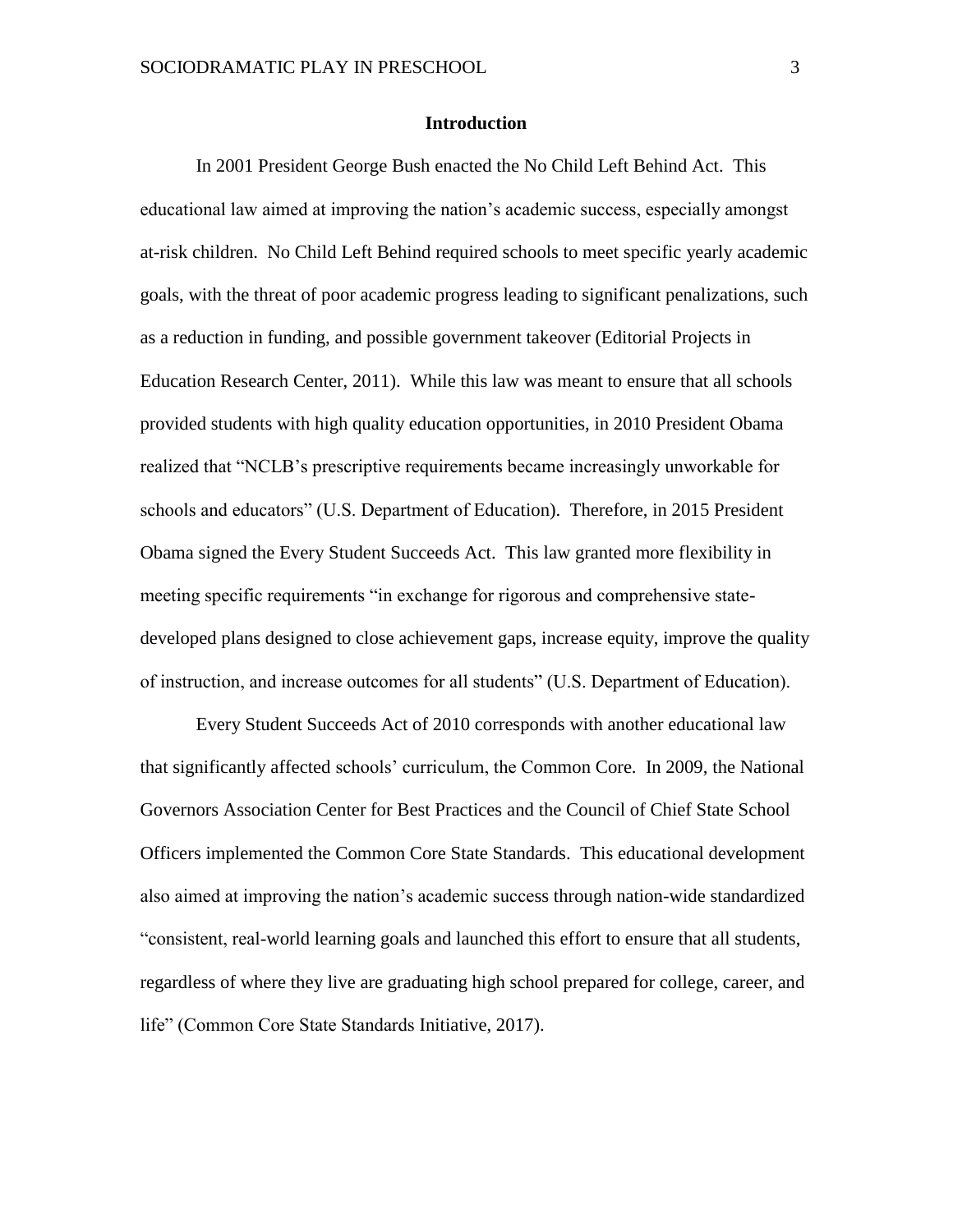With the implementation of higher academic standards through ESSA and the Common Core Stipek, Feiler, Daniels, and Milburn (1995) state that teaching strategies that were once reserved and employed in first grade "such as whole-class teacher directed-instruction, formal reading instruction, written assignments out of workbooks, and frequent grading- are now common in kindergartens" (Stipek, Feiler, Daniels, and Milburn, 1995, p. 209). Incoming kindergarten students often are expected to posses letter and sound identification skills, beginning reading strategies, correctly write their name, identify and write their numbers, as well as focus and participate cooperatively with their teachers and peers throughout the entire day. Due to the increasing expectations of incoming kindergarten students, early childhood educators are also experiencing increased pressure to switch their focus from whole child development to achievement of short-term academic goals. More time is being redirected for teacherdirected instruction opportunities that focus on increasing literacy and numeracy skills. While early childhood educators strive to provide all students with foundational skills required for meeting the increasing kindergarten expectations, children who have not experienced positive social-emotional development can develop behavioral issues that impede and deter from academic learning. According to McCabe and Altamura (2011) "research has show that 10 to 15% of preschool children exhibit moderate to clinically significant emotional and behavior difficulties" (p. 516).

The combination of increasing academic results in preschool students and the variety of developmental needs amongst their students, teachers feel overwhelmed on how to provide quality instruction to build all these foundational skills. However, play,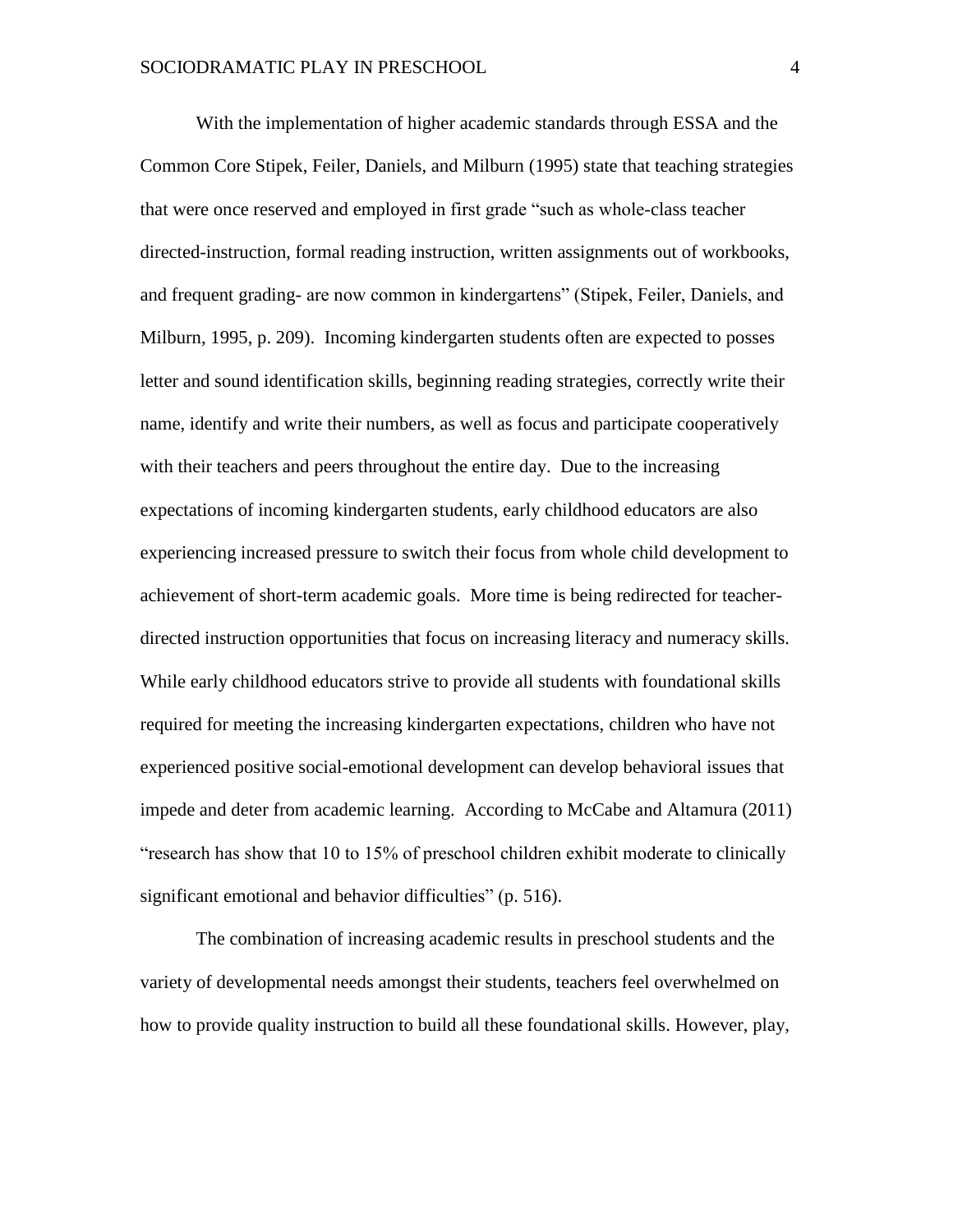especially sociodramatic play, provides opportunities for children and adults to build this strong foundation of skills necessary for social and academic success.

### **Literature Review**

During the 1960's President Kennedy and President Johnson's implementations of the War on Poverty and the Economic Opportunity Act of 1964 shed light on the importance of early childhood education. These legislative acts led to the creation of Head Start, one of the nation's first programs specifically aimed at improving successful future outcomes for disadvantaged children through high quality educational and social skill programming (Winter & Kelley, 2008). Continuing research on the vitality of early childhood education of an individual's likelihood for a successful future in society, during the 1990's the National Goals Panel expanded its views on the notion of school readiness. Going beyond academic skills school focus shifted to include the overall development and well-being of a child as a major factor of school readiness. "According to the National Institute for Child Health and Development and other experts, school readiness consists of a broad set of competencies such as cognitive, social, emotional, physical, and language development, motivation and approaches to learning, as well as discipline-specific domain including the literacy, mathematics, science, social studies, and the arts" (Head Start for School Readiness Act, 2007, p. 7).

Children enter preschool classrooms with significant variances of background experiences and opportunities for school readiness development. However, one aspect that all children have in common is that they learn through play. Play has a notable value in the early childhood setting. Vorkapíc and Katíc (2015) state it is "impossible to separate children's play, learning, and development" (p. 113). Play often occurs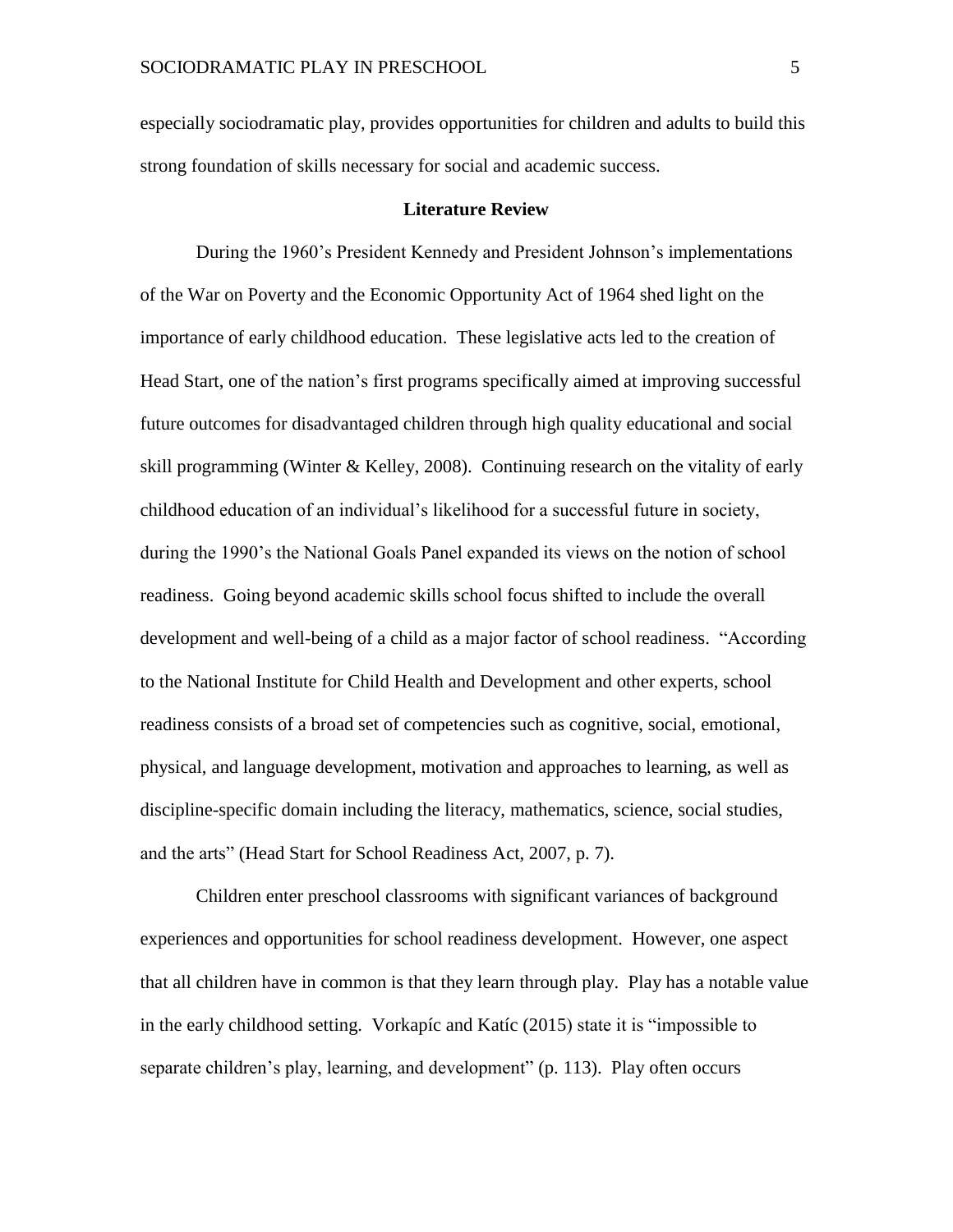naturally, allowing children flexibility in learning content, integrating new knowledge, and demonstrating skills. Play is a very personal experience, varying between individuals and thus lacks clear definition amongst researchers. Mraz, Porcelli, and Tyler (2016) define play as "what children and young people do when they follow their own ideas, in their own way, and for their own reasons" (p. 12). While researchers do not have a single, agreed upon definition of play, they concur on the critical role-play, opportunities have overall development during the early childhood years.

During these early years, children's brains are creating new neural connections with each new exposure to materials and situations as well as with interaction amongst peers. These meaningful connections shape the brain by making the individual smarter and more adaptable. Play provides the opportunity for children to develop their individual stress-response system by trying out new skills and to act out ideas in a safe environment. This helps to increase independence of a child and gives them confidence to face the world around them as how they might see the adults in their lives do on a daily basis. As Dewey (1962) stated, as quoted in Henniger (1991), "through their games they learn about the work and play of the grown-up world. Besides noting the elements which make up this world, they find out a good deal about the actions and processes that are necessary to keep it going" (p. 63). In addition to building neural connections, these play experiences allow children to develop empathy, grow optimism, flexibility, resilience, and emotional regulation (Mraz, Porcelli, & Tyler, 2016).

Walk into a childcare center or a preschool classroom and witness children engaged in a variety of experiences. Students may be releasing energy through dancing and movement, while a small group of students might be working together exploring and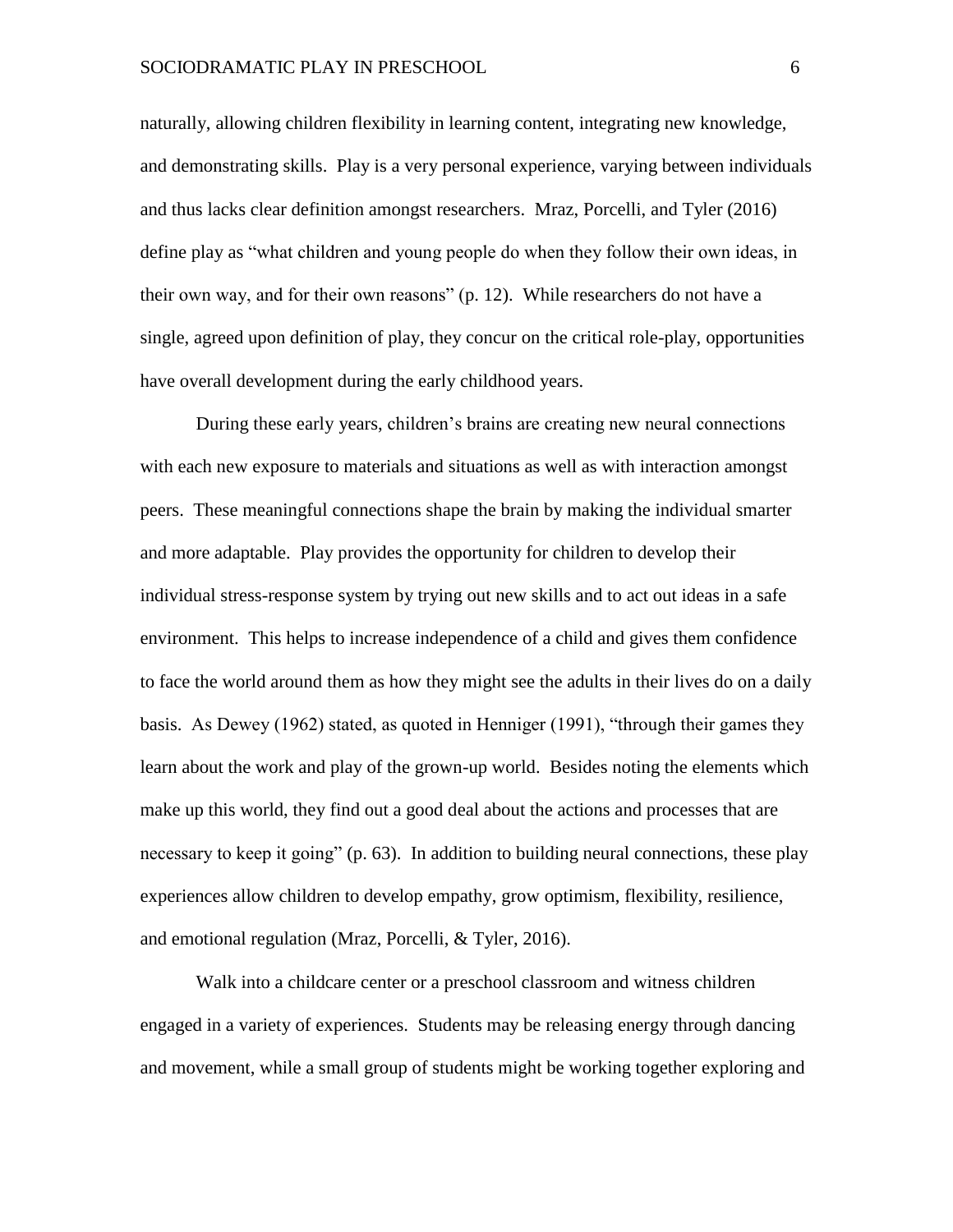testing a new concept in the STEM center. Continue looking around and observe several more students re-enacting a recent trip to a doctor's office and see how their schema's change as they integrate their new knowledge. Vorkap**í**c and Kat**í**c (2015) categorize these interactions into four distinct types of play:

- Functional Play: play where there is repetitive moments with no immediate purpose or goal
- Constructive/ Building Play: play where there is a specific goal for the creation
- Play with rules (Didactic Play): play with preset rules and a determined task
- Symbolic Play (Dramatic Play): imaginary play with no rules and the freedom for the children to develop their own rules and roles

While all four types of play are vital for a child's overall development, research has shown that sociodramatic play significantly impacts a child's social-emotional development and ultimately whether they experience positive academic and social outcomes needed for school readiness (McCabe & Altamura, 2011).

# **Sociodramatic Play**

As is quoted in Bodrova and Leong (2005) Alexander Zaporozhets states:

"Optimal educational opportunities for a young child to reach his or her potential and to develop in a harmonious fashion are not created by accelerated ultra-early instruction aimed at shortening the childhood period-that would prematurely turn a toddler into a preschooler and a preschooler into a first-grader. What is needed is just the opposite- expansion and enrichment of the content in the activities that are uniquely preschool" (p. 88).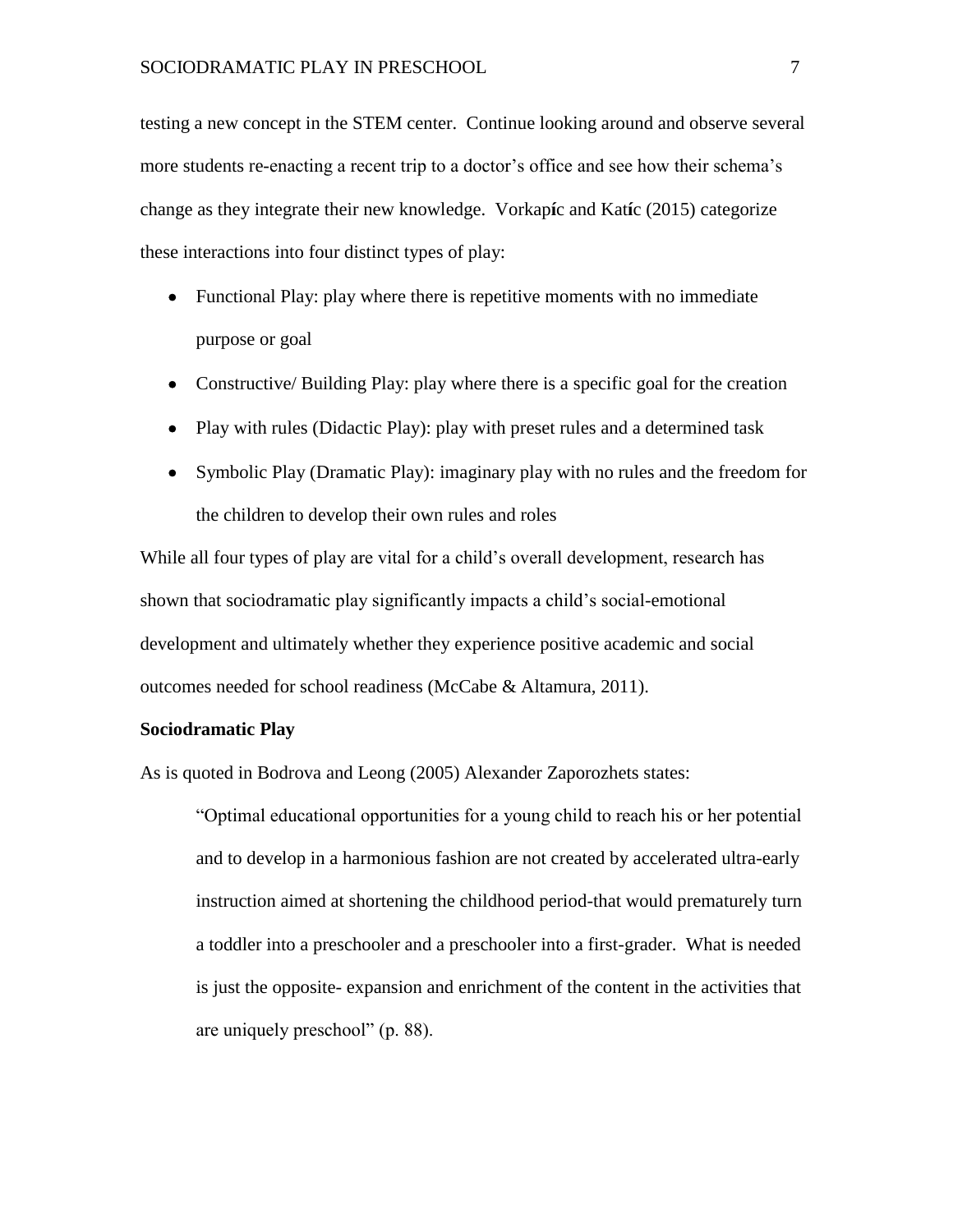Dramatic play is the prime example of what is uniquely preschool and the fundamental building block for young children to develop skills vital for school success. Dramatic play is a multifaceted experience, providing children with a safe and familiar space that allows them to gain a greater understanding about themselves and the world around them. While this specific type of play may appear on the surface as children engaging in simple wishful fantasy worlds, researchers found that dramatic play has three vital functions in a child's ability for successful social interactions and thus, ultimately future academic success. According to Ashiabi (2007), sociodramatic play positively promotes healthy development in "children's ability to (a) experience and appropriately express their emotions, (b) understand the emotions of peers, and (c) regulate their emotions," all which determines their success with peers, teachers, and academics (p. 200).

Appropriate emotional expression is a fundamental skill necessary for positive social and academic development. Preschool children are beginning to develop names for their emotional sensations. They begin to understand the underlying causes to these emotions and the reactions they cause. Thus, being able to express their emotions is a vital communication tool for children as it is essential for peer acceptance. Peers decipher the behaviors and decide whether to interact with the child versus retreat or reject the child (Ashiabi, 2007). Peer rejection is a significant source of increased behavior disruptions and diminishes meaningful connections within the classroom environment. Dramatic play provides the opportunity for children to enhance their emotional understanding skills. Participating in sociodramatic play encourages taking on a variety of roles. Role playing "enables children to understand themselves because as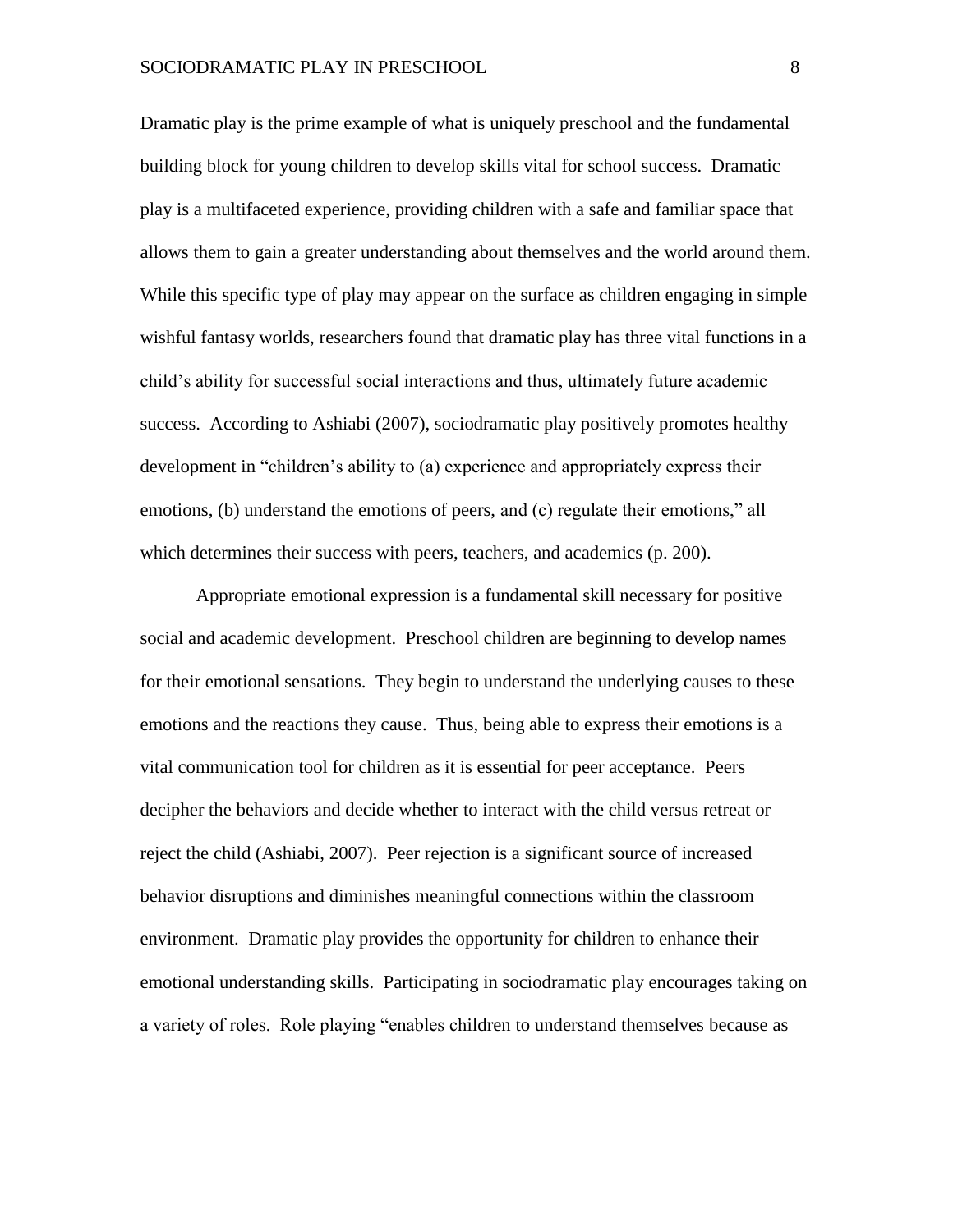they share emotions and responses during activities, they develop sensitivity to the needs of others and gain confidence in themselves as problem-solvers" (Ashiabi, 2007, p. 202).

This leads to the second aspect of social development that dramatic play positively influences which is a child's emotional understanding. "Between 3 to 6 years of age, children establish a sense of their own strengths and weaknesses and begin to understand acceptable and unacceptable behavior as learned through their interactions" (McCabe & Altamura, 2011, p. 514). Dramatic play provides students opportunities to act out various situations they have seen or experience that produced these types of feelings. As previously stated, through dramatic play children are exposed to roles that provide opportunities to understand their own emotional responses as well as the emotional responses of their peers. By interacting with others and taking on a variety of different roles students move away from egocentrism and learn to understand the perspective of others. This role taking and developing of rules during dramatic play encourages collaboration with peers through building relationships and understanding each other's different viewpoints. "An integral part of the process of emotional understanding is making a connection between the experiences of one's own feelings to a representation of how others feel" (Ashiabi, 2007, p. 201). For if, a child cannot identify their own emotions and perceptions of a situation they will not be able to understand or make connections with their peers.

Another aspect of proper social development that students need for both social and academic success that sociodramatic play significantly influences is a child's emotional regulation. Ashiabi (2007) describes that the "regulation of emotion occurs through the acquisition of culturally accepted way of expressing emotions, and involves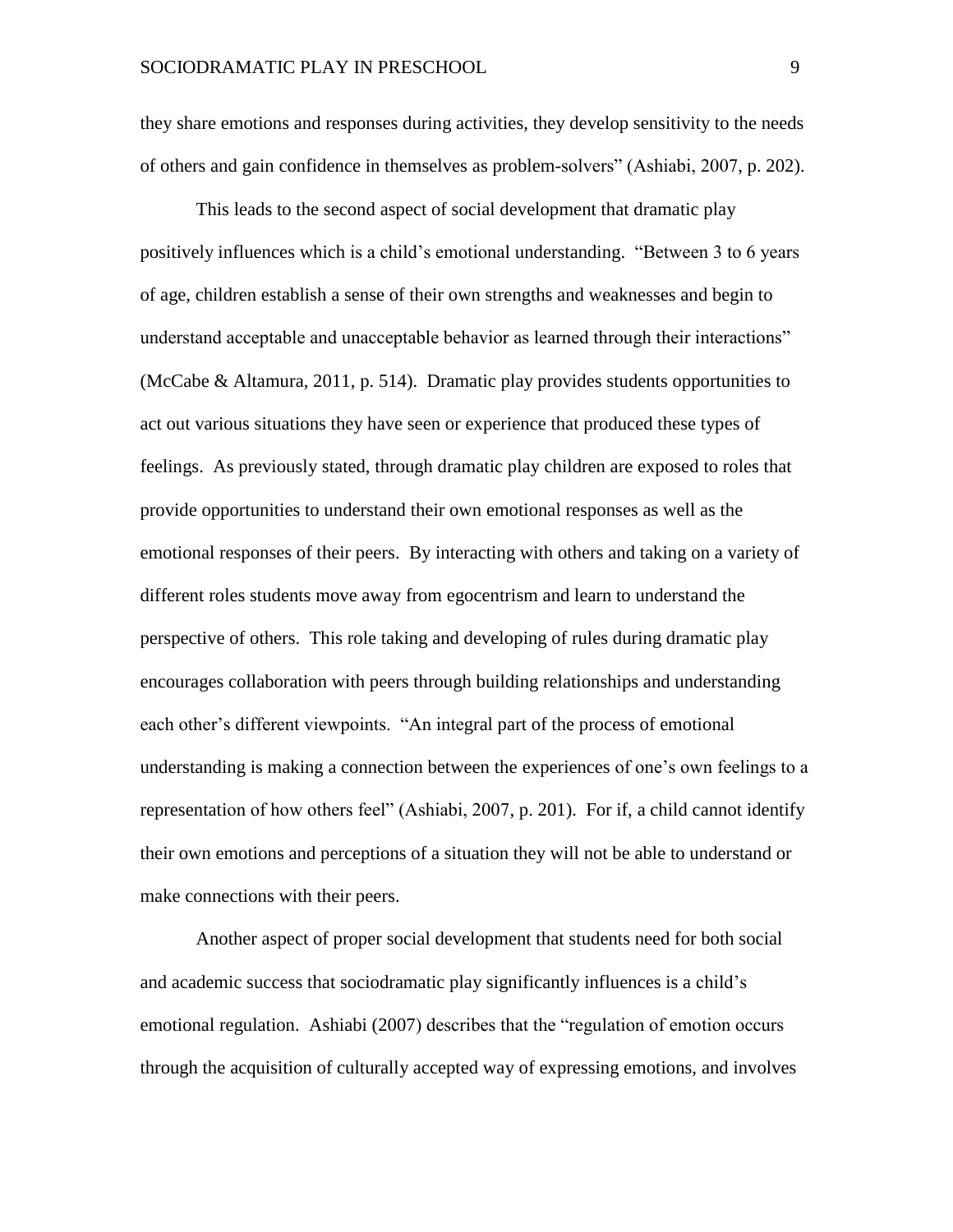substituting one emotion for another, masking emotions, and minimizing, or maximizing emotional expressiveness" (p. 201).

Emotional regulation is often a difficult concept for preschool children. Developmentally they are in a stage where their needs must be immediately met and often are reactive if this does not occur. When children demonstrate inadequate regulation, skills they are at risk for increased peer rejection (Stanton-Chapman, 2015). This peer rejection can lead to feelings of social inadequacy, thus intensifying disruptive behaviors, amplifying withdrawal, and decreasing the importance of participating in learning and gaining important academic skills. However, dramatic play provides a magnitude of opportunities for children to cultivate their emotional regulation skills and for teachers to scaffold successful interactions. In order for successful dramatic play scenarios to progress children must work together to decide upon roles and agree to the rules of those roles. Participation in the division of these roles and then following the agreed upon rules provides opportunities to resolve conflicts and thus builds strategies for problem solving (Ashiabi, 2007). Lastly, Ashiabi (2007) states that

"cooperation while engaged in sociodramtic play appears to generalize to other areas of interaction as well. Rosen (1974) reported that children trained in sociodramatic play showed improvements in the ability to work with other children on a task, and improved their ability to take the perspectives of other children when those wants and preferences differed from their own" (p. 202)

#### **Historical Perspective**

One of the first advocates for the importance of play was the Greek Philosopher Plato. "Plato in his *Laws* mentioned that play can be a medium for fostering various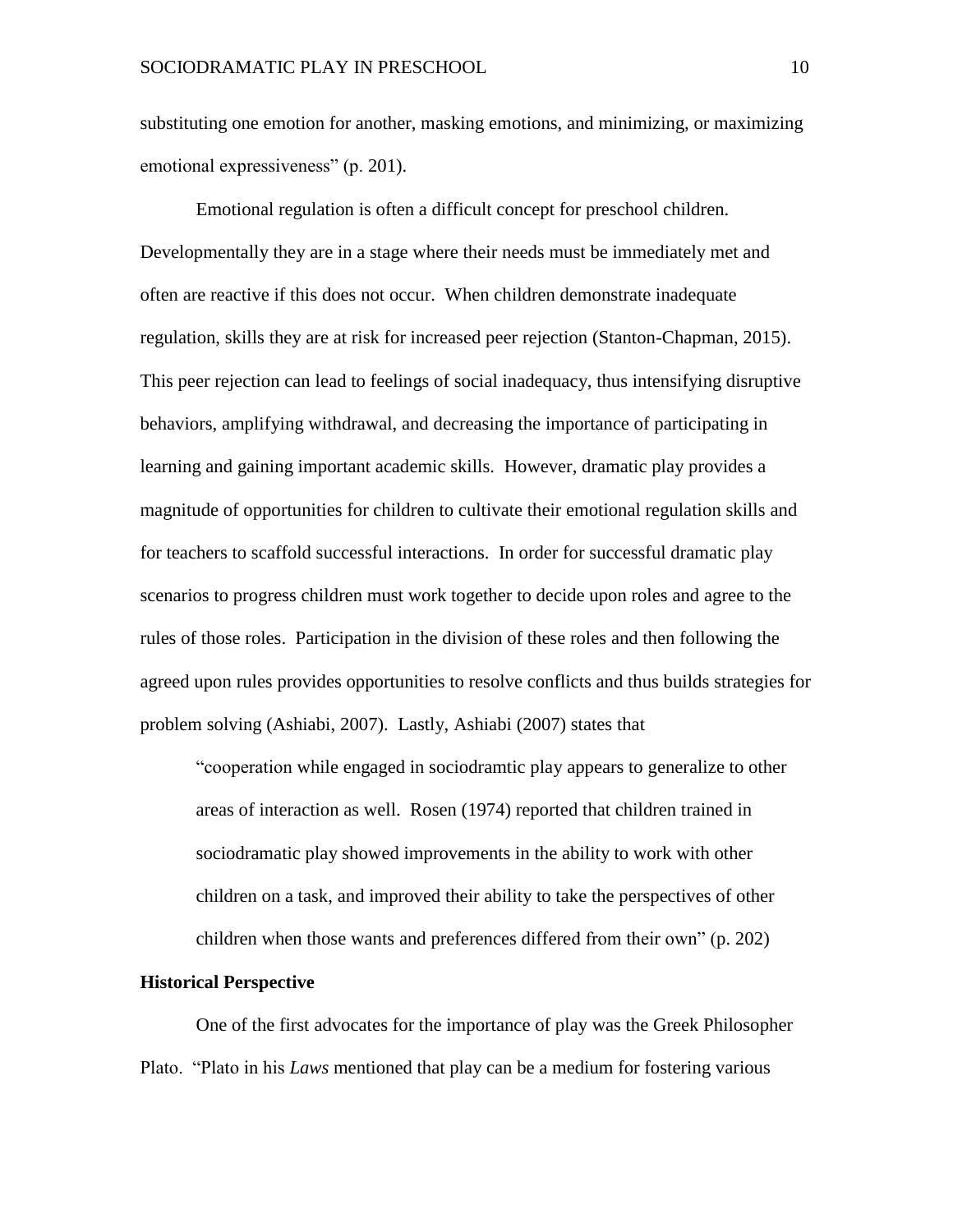# SOCIODRAMATIC PLAY IN PRESCHOOL 11

types of learning. In making a case for the importance of play as a medium through which children learned, he argued that children's play (paidia) was important in helping children develop basic habits of character (paideia)" (Bergen, 2015, p. 111).

Ever since Plato published this theory about the significant impact play has for fostering learning, theorists have continued to research the impact various types of play interactions have on overall child development. One of the most notable theorists on the importance of play in early childhood development was Lev Vygotsky. During a 1993 speech Soviet psychologist Lev Vygotsky proposed that dramatic play experiences in early childhood provided children with opportunities to develop the foundation necessary for later, higher mental functions (Bodrova &Leong, 2015). Vygotsky believed that "one of the accomplishments of the preschool years that children overcome their impulsive, reactive behavior and thus become capable of intentional behavior, an accomplishment critical for the development of higher mental functions" (Bodrova & Leong, 2015, p. 374).

Vygotsky believed that requirements for successful dramatic play demonstrated that children are capable of increased mature behaviors compared to what they demonstrate in everyday situations. He stated that "in play it as though he were a head taller than himself. As in the focus of a magnifying glass, play contains all developed forms in a condensed form, in play it is as though the child were trying to jump above the head of his normal behavior" (Davidson Films Inc., 1996).

In addition, Vygotsky believed that during sociodramatic play preschool children are developing awareness and understanding the importance of various sign and symbol systems in their daily lives. This includes understanding the meaning behind a gesture or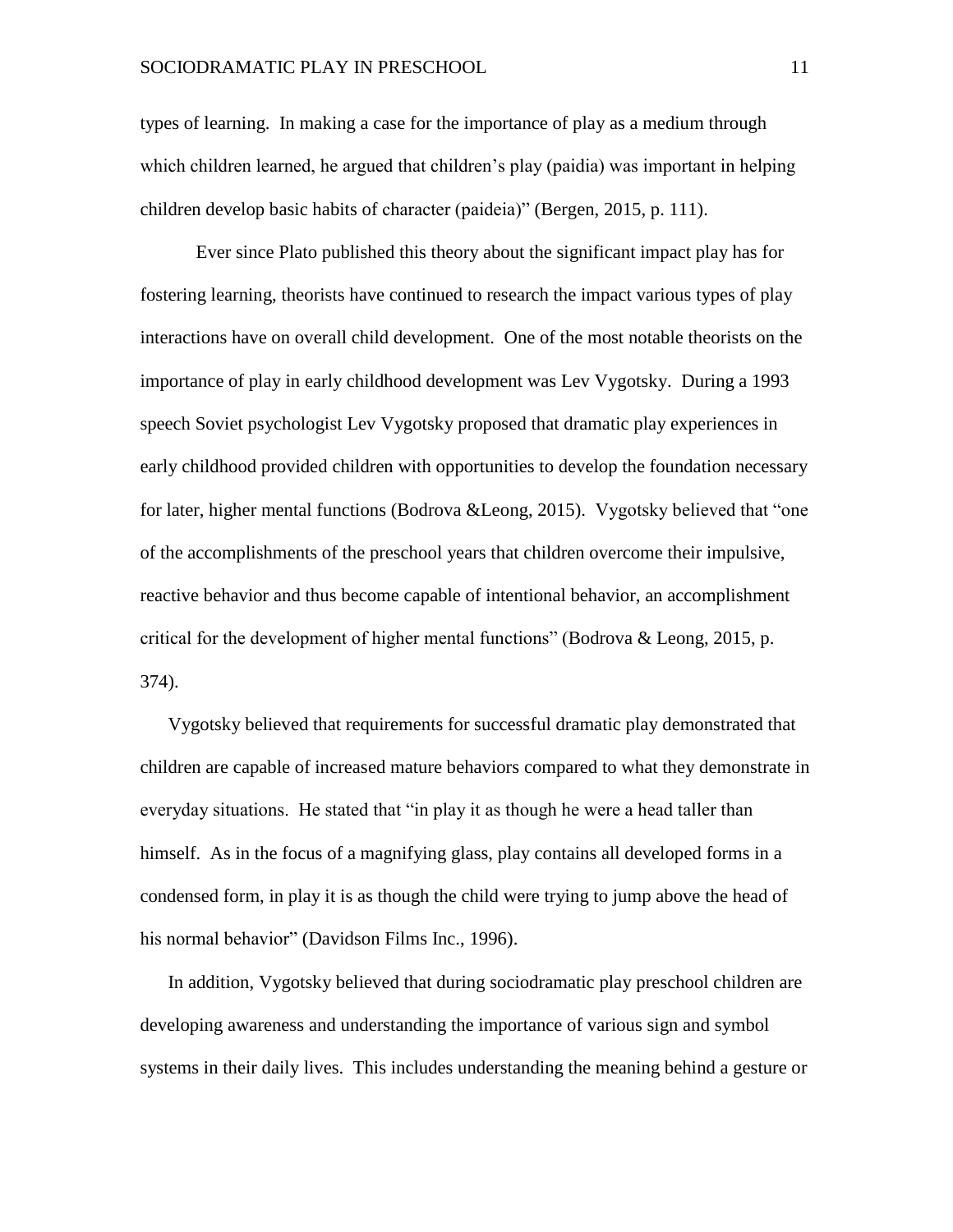certain remark, as well as recognizing that drawings or written symbols carry meaning, and by following the rules or roles laid out then play will continue. This awareness and understanding increases readiness for what they will encounter later in school (Bodrova & Leong, 2015).

Another notable theorist about the importance of play in early childhood development was Jean Piaget. Piaget proposed that play is "a manifestation of the child's ability to represent things symbolically and indicated the dominance of assimilations in the child's mental process" (Davidson Films Inc., 1996). Piaget suggested that there were three different stages of play. Children first experience functional play in which act out every day occurrences. Next, they progress in to the stage of symbolic play, where they learn how to act out fantasy roles. During this stage of symbolic play Piaget believed that children had yet to understand the concept of rules, and in fact play with rules occurred during the final stage of play (Davidson Films Inc., 1996).

Piaget's theory that children lacked the ability to develop and follow rules during dramatic play differed significantly from Vygotsky's theory that symbolic play increased awareness of the importance of rules and roles. Although there was this variance in the stages and development of play both Piaget and Vygotsky emphasize how crucial symbolic play is in building and developing fundamental skills necessary for children to experience both academic and social success.

# **Opposing Viewpoints**

Even with the substantial data reinforcing the benefits of play from notable researchers such as Vygotsky and Piaget, along with modern child development theorists and majority of early childhood educators still supporting the importance of play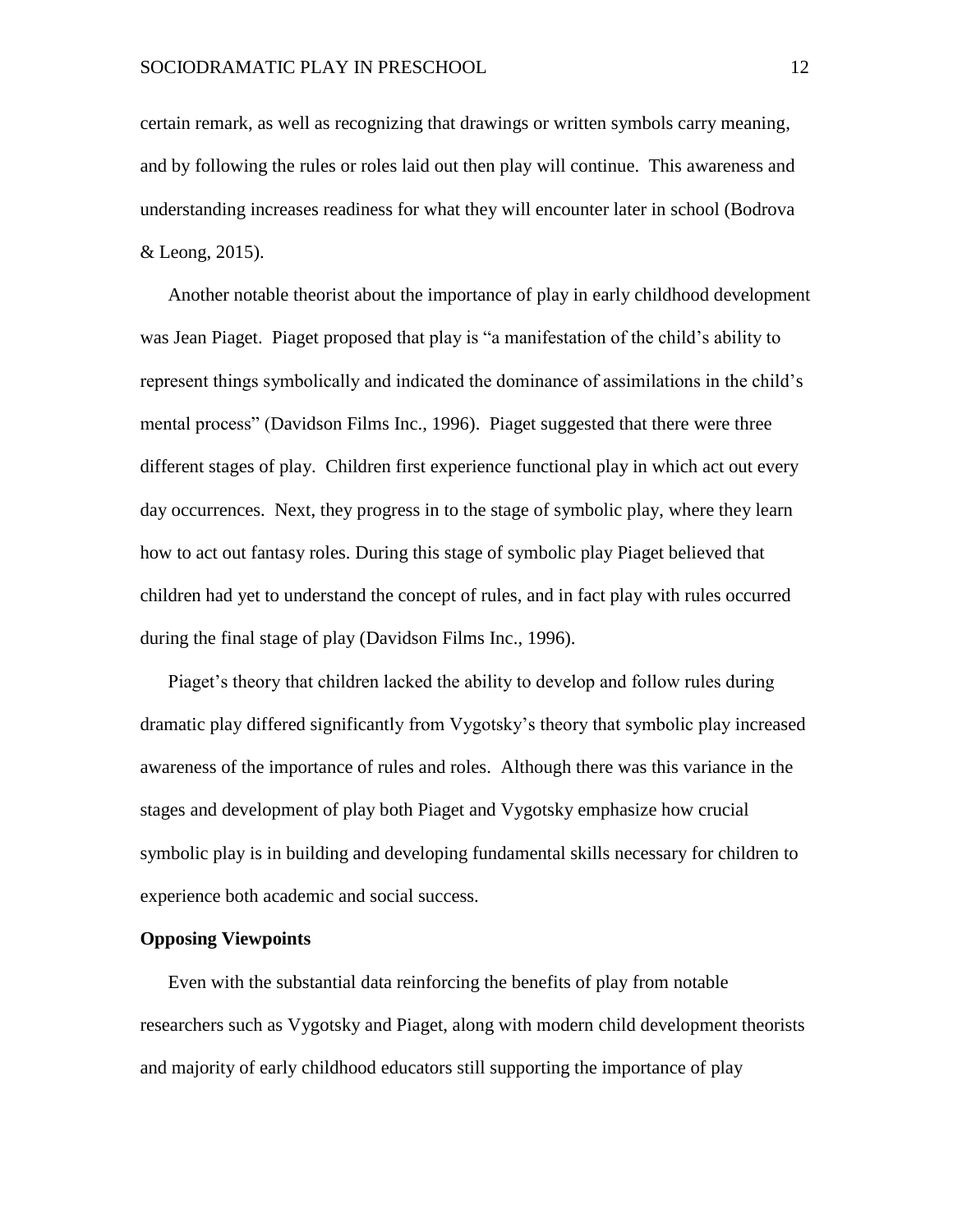opportunities in the preschool classroom, educators are experiencing increasing pressure from opponents. In today's society, politicians and parents are demanding more assessable and concrete academic results from the preschool education system (Elkind, 2008). Opponents are concerned that play in the classroom lacks assessments that provide numerical data. Because play is a personal experience that varies between individuals, gathering results based on specific standards is more difficult then focusing on teacher-directed instruction that can assess students on standardized results, such as though the use of Common Core Standards (Elkind, 2008).

In addition, preschool programs have seen a rise in push back from parents and their beliefs' of the role of play in preschool curriculum. Some parents believe there are more important ways for their children to be spending their time versus time wasted engaging in fantasy worlds and playing house. Ashiabi, 2007 states that data from a National Center for Education Statistics report discovered that "most parents believed that knowledge of letters of the alphabet, ability to count to 20 or more, and usage of pencils and paintbrushes were very important/essential, whereas few teachers held those beliefs. Specifically, parents were six times more likely than teachers to rate counting as very important/essential" and "parents were eight times more likely than teachers to rate alphabet knowledge as very important/essential" (Ashiabi, 2007, p. 199). This increasing focus and value is being placed on specific academic skills gained in the classroom in combination with adult-directed structured activities, such as organized sports and activities, are rising in value and decreasing opportunities for child-directed engagement (Elkind, 2008). Even though the demands for concrete data and threats of funding cuts are increasing with each passing year "with good reason, early childhood teachers are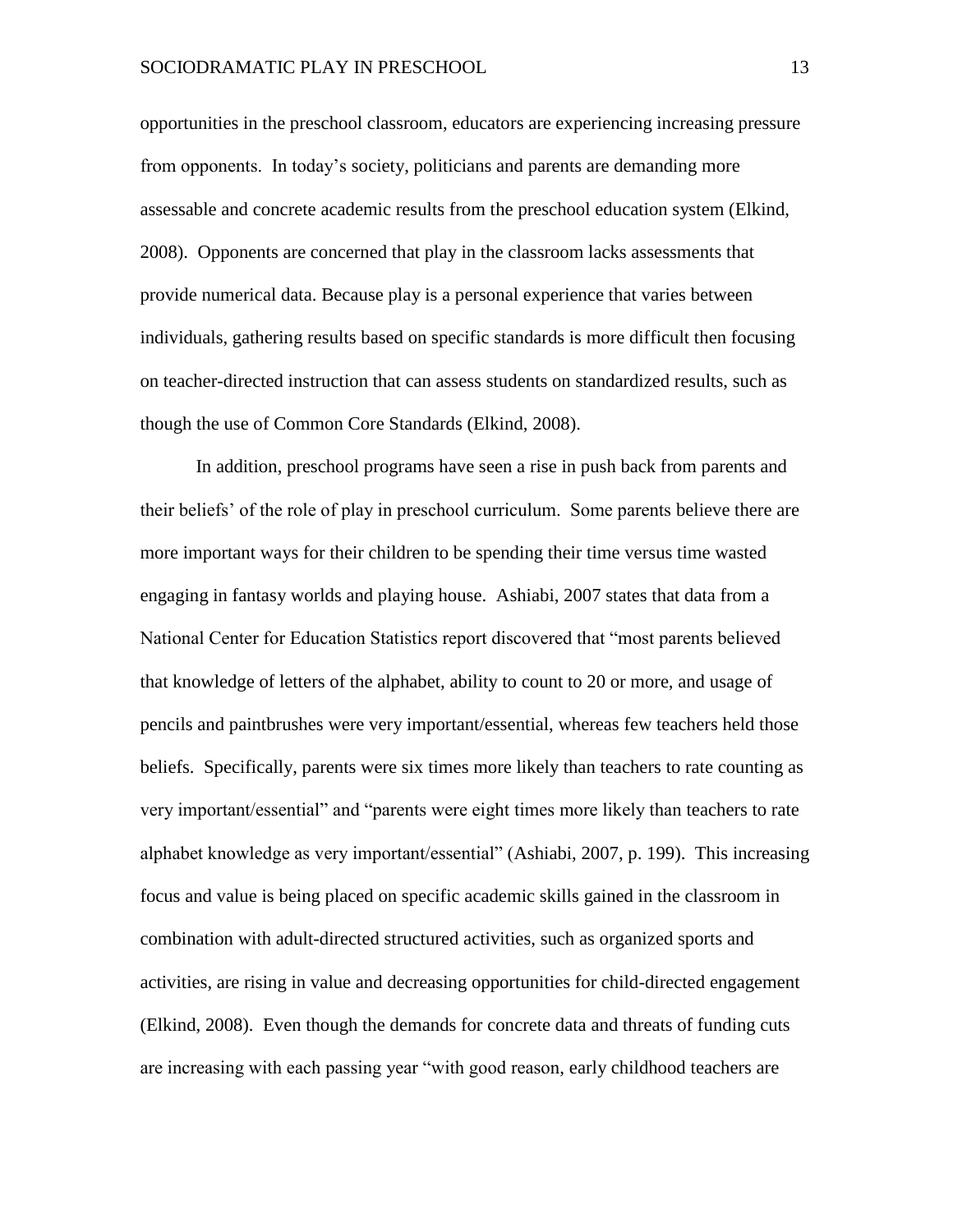concerned about trading practices that contribute to the long-term growth and development of young children for the short-lived success of teaching narrowly defined literacy skills" (Bodrova, Leong, & Paynter, 1999, p. 43).

# **Impact**

According to Bodrova, Leong, and Paynter (1999) early childhood students are at the developmental stage where attention spans are brief and completing a task the first time asked is demanding. They state that "most preschoolers and many kindergarteners cannot follow direction or sustain attention throughout the activity; their reactive and impulsive behavior may be such that they attend intermittently" (Bodrova, Leong, Paynter, 1999, p. 44). If typically developing preschool and kindergarten students experience challenges controlling behavior, think of the social and educational impact on students with behavioral deficits.

Academics and school readiness take a back burner for students unable to selfregulate their emotions and appropriately express their needs. Students retain information best when they are provided with repeated exposure to the information and are able to make meaningful connections to the content. However, when students lack the vital skills of emotional expression, emotional understanding, and emotional/self regulation, they experience a decreased ability to stay actively involved in their learning. Thus, these students experience a delay of vital academic skills necessary for success (Bodrova & Leong, 2005). According to Poulou (2013) "nowadays, mental health problems affects up to 20% of children in modern western societies, including preschoolaged children" (p. 225). In addition, researchers McCabe and Altamura (2011) have found that "children who fail to develop adequate social-emotional competence are more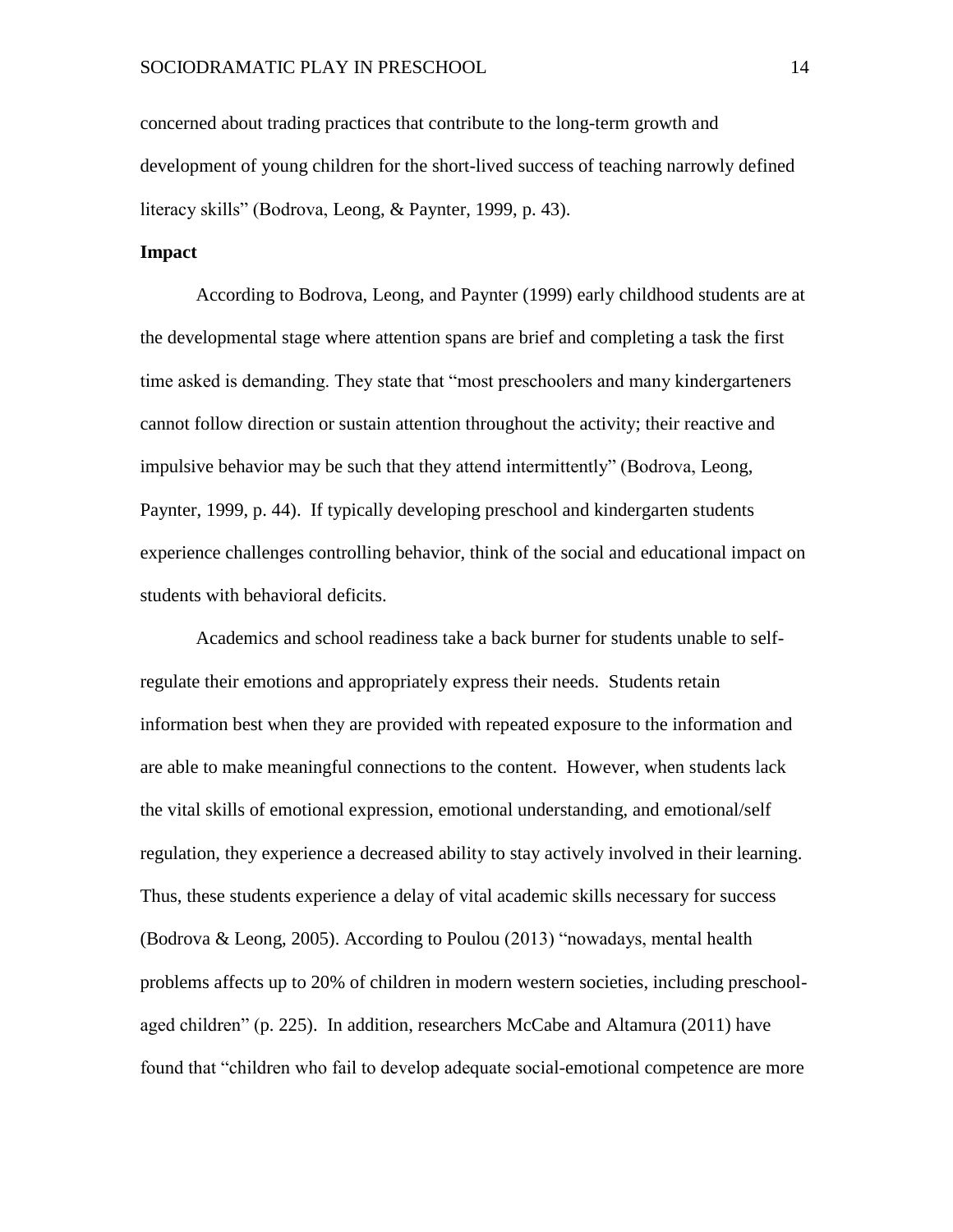likely to develop early-onset behavior problems, and up to 50% will exhibit a more significant clinical disorder when older" (p.517). This is an alarming increase in mental health issues, especially for the society's youngest learners, who often lack the vocabulary and skills necessary to ask for help.

When these preschool students with behavioral deficits progress through the elementary grades, they are often judged by educators as difficult to teach due to the lack of classroom cooperation as well as a lack of self-control (McCabe & Altamura, 2011). Their classroom teachers often lack the appropriate background knowledge and skills needed to effectively address these various behavioral needs, thus these students often end up in behavior disorder or special needs classrooms when early intervention strategies for these social skill deficits would have drastically improved these students' educational outcomes. A study by Nelson, Westhues, and MacLeod (2003) found that interventions for social-emotional skills for preschool students demonstrated continued positive effects, especially when followed up during grades kindergarten through eighth grade (McCabe & Altamura, 2011). "Early intervention of social-emotional problems helps to prevent more serious psychopathology in the future, and fostering social competence and emotional adjustment in preschool children can sere to inoculate against future stressors and challenges that children encounter in grade school" (McCabe  $\&$ Altamura, 2011, p. 513). Although data has proven the impact behavior has on socialemotional development and a child's ability to succeed in school, teachers continuously encounter challenges in providing effective intervention strategies.

# **Future Implications**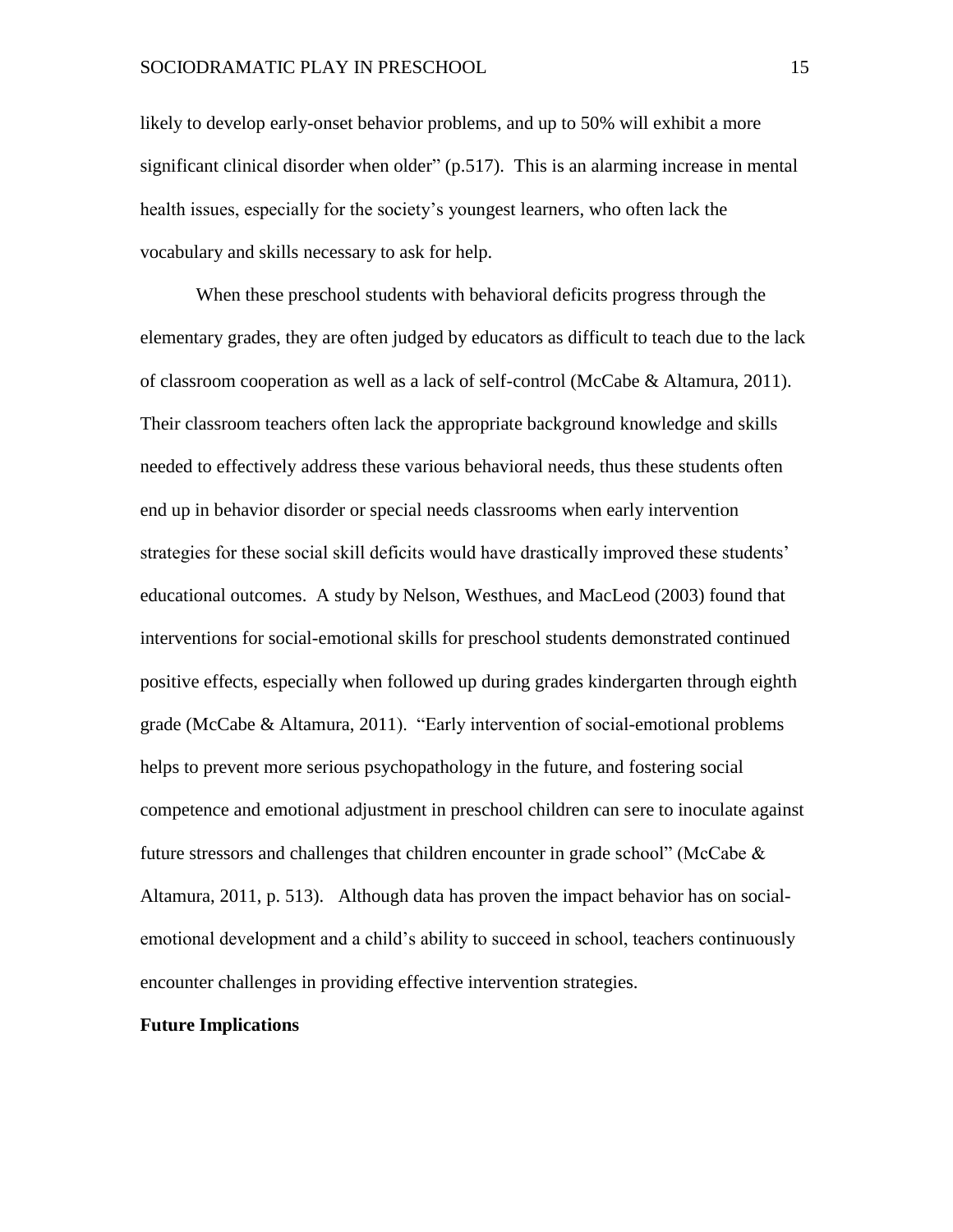As stated previously, when students with behavioral deficits progress through the elementary grades they are often judged by educators as difficult to teach due to the lack of classroom cooperation as well as a lack of self-control (McCabe & Altamura, 2011). Thus, early childhood educators play a vital role in creating and influencing interactions that promote positive social-emotional development and a foundation for later academic success. One implication of this research is early childhood teachers must become aware of the barriers they place on play in their classroom. Early childhood educators ought to recognize their personal attitude and beliefs towards play. Teachers' ideas and perceptions about preschool curriculum are shaped and cemented long before entering their own classroom. College coursework and exposure to various frameworks significantly affect personal perceptions about the importance of play in preschool curriculum. A study by Sherwood and Reifel (2013) discovered that "while pre-service teachers have positive perception about play, they generally believed that play is not essential in children's learning" (Jung & Jin, 2014, p. 300). However, in this same study Sherwood and Reifel (2013) found there was a "significant association between students taking a play-related course and their intention to integrate play in their practices" (Jung & Jin, 2014, p. 302). According to researchers Jung and Jin (2014), "studies have shown that future professionals are unsure about how to promote and participate in children's play and feel insecure about the teaching effectiveness play activities. Therefore, it generates some degree of apprehension for future professionals as they consider play in the curriculum" (Jung & Jin, 2014, p. 305). Thus, educators must reflect on their learning, previous experiences with play, and their personal values to fully understand the potential impact this will have in preschool children's exposure to vital play opportunities.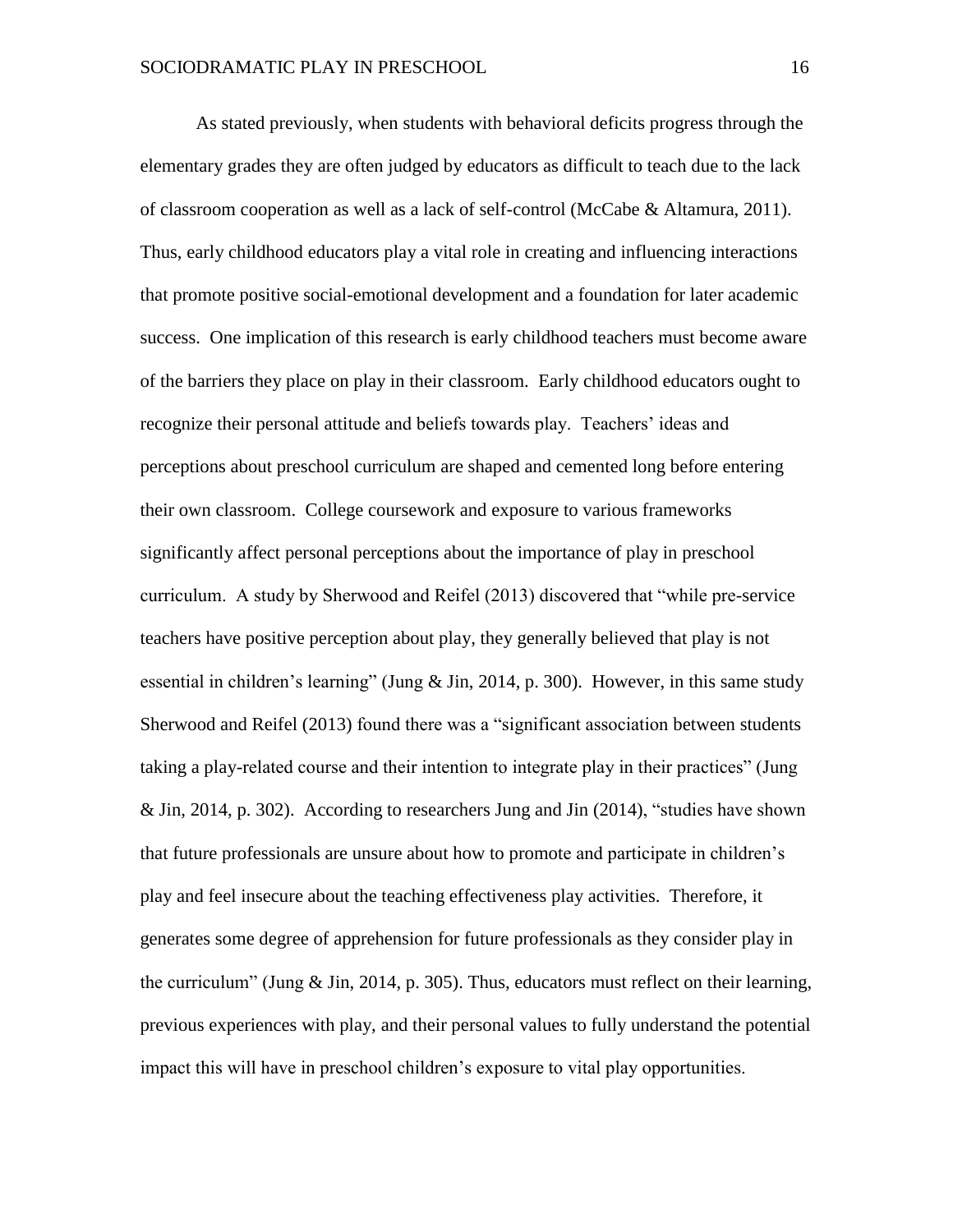Another implication research on the importance of social dramatic play imparts is the crucial role classroom adults have on establishing a positive climate for play and learning. Stanton-Chapman (2015) emphasizes four important roles that teachers take in order to promote successful development in their students. The first role that teachers must take in order to scaffold their students' positive social- emotional development is to create and promote the classroom environment for positive play opportunities. The classroom is to be a welcoming and caring environment where students feel empowered to test out new concepts and ideas in a safe way. Research has demonstrated that "denying children a space to play in certain ways means they are left believing school is not a place for them" (Mraz, Procelli, & Tyler, 2016, p. 22). Teachers must ensure that their classroom is designed in a way that is inclusive of all children, no matter their level of needs. This ranges from developmentally appropriate materials, flexible spacing, and incorporating student interests and background experiences. These classroom strategies support all children in experiencing meaningful and engaging social interactions.

Another role that teachers must undertake is acting as a skills coach. Preschool children enter the classroom with significantly varying background experiences. Children with culturally diverse upbringings or at-risk children often have little to no exposure to the themes that are often implemented in the early childhood classroom (Stanton-Chapman, 2015). For instance, low-socioeconomic city kids may lack the opportunities and resources to explore nature parks and go camping and children from different cultures may have alternative vocabulary words for an object that create confusion, conflict, and a break down in the play interaction. Thus, when this theme comes up, these students may lack the proper vocabulary or understanding of how to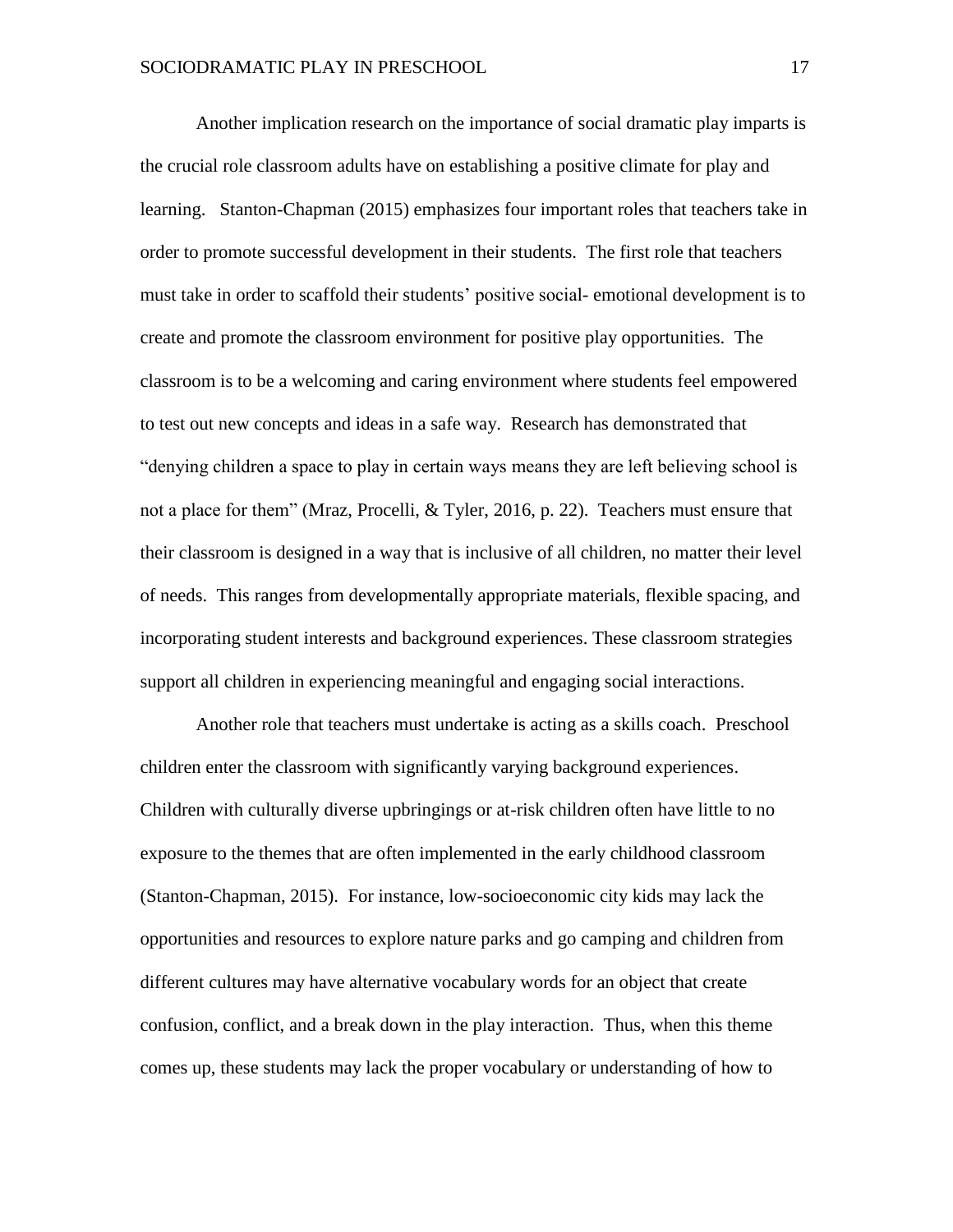interact with the materials and their peers in a way that continues the interactions. This is where the teacher can help coach a child through assessing a their understanding and then providing direct instruction of a skill during the play interaction.

In addition, a third strategy that teachers must implement for positive social development during play interactions is providing feedback. Vorkapíc and Katíc (2015) state that "commending a child has a strong reinforcement effect, and represents a verbal tool for creating and encouraging desirable and positive behaviors in children" (p. 126). Children can experience substantially different expectations in their home environment versus their classroom. The structure and number of other children all interacting and learning within the same classroom requires certain social interaction skills such as turn taking and empathy that may not occur in the home. Thus, children struggling with various types of behavioral deficits often receive mixed messages about behavioral expectations and positive teacher reinforcement can help clear up any confusion and promote the desired actions.

A final role that teachers must employ in order to promote successful interactions and social/emotional development in their students is successfully exiting the play situation. Circumstances will arise when teacher intervention is necessary to help students resolve conflicts and build strategies for problem solving, however, teachers risk diminishing the importance of these skills by taking over the play scenario. Provide the intervention strategy for the specific skill deficit that is occurring and encourage the students how to use problem-solving skills if this happens again. The teacher only stays long enough to observe that the intervention is working and then exits in an appropriate manner that does not disrupt the interaction. Kontos (1999) coined the term early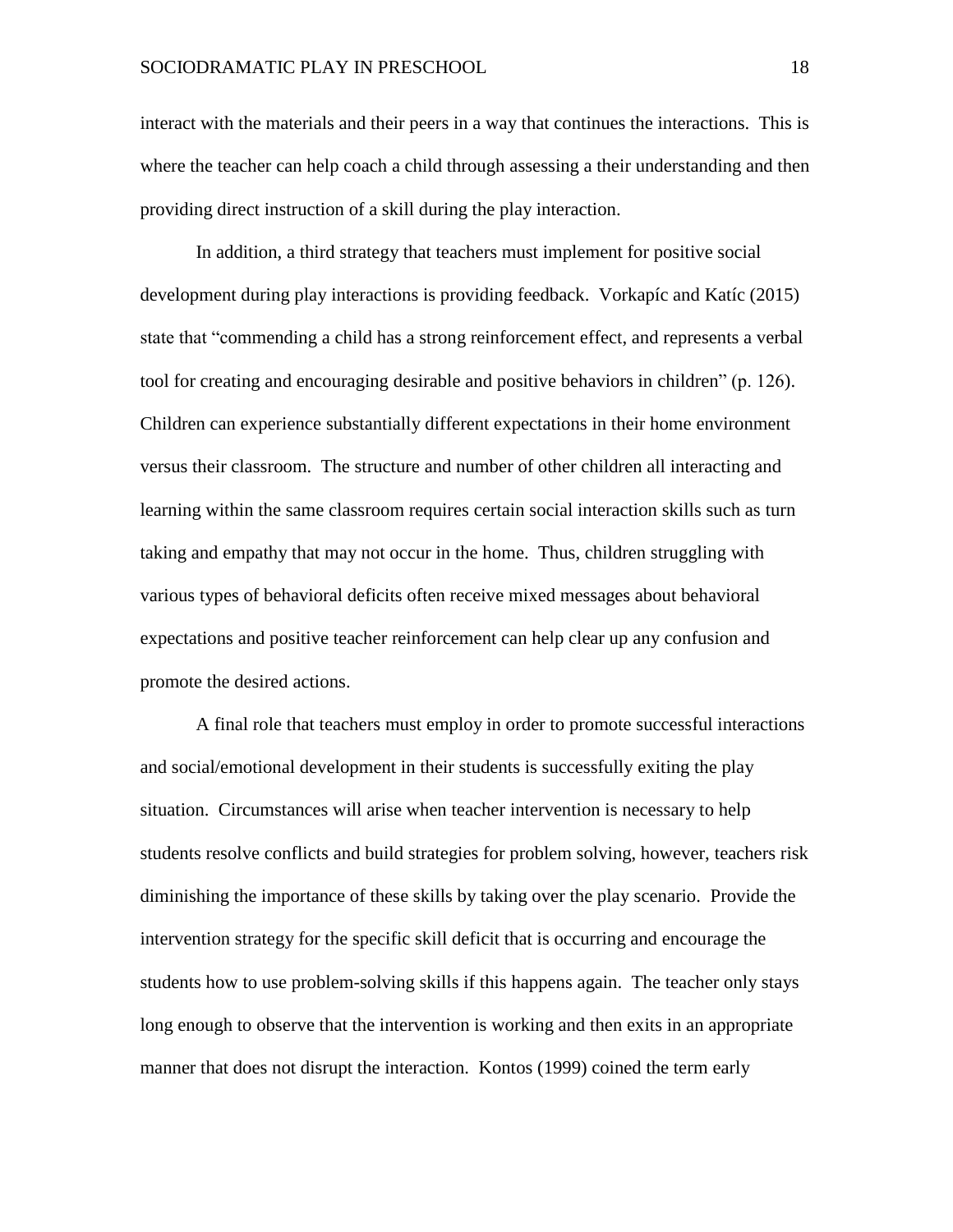childhood error. As quoted in Stanton-Chapman (2015) Kontos described the early childhood error as "when early childhood educators prepare an appropriate, stimulating environment for young children but then stand back and fail to follow-up with guidance scaffolding or supportive responsive interactions with children as they play" (Stanton-Chapman, 2015, p. 100). Therefore, it is of utmost importance teachers understand the significance of these roles. Learning when and how to use each strategy effectively will promote positive peer interactions, decrease the likelihood of future social and emotional deficits in children, and increase the probability for students to experience academic and social success.

Overall, any non- early childhood educator that walks into a preschool room will observe children engaging in various center activities and inaccurately jump to the conclusion that precious time is being wasted on play versus direct academic instruction. However, as Hatcher and Petty (2004), stated "much of what is absolutely essential about play is initially invisible to the eye of the casual observer. With just the right perspective the deep thought that accompanies children's play can become visible and, once evident, celebrated and enhanced" (p. 82). Teachers understand and appreciate the panoramic view that is occurring: children engaging in multifaceted sociodramatic play interactions that will ultimately serve as the vital foundation for their future success.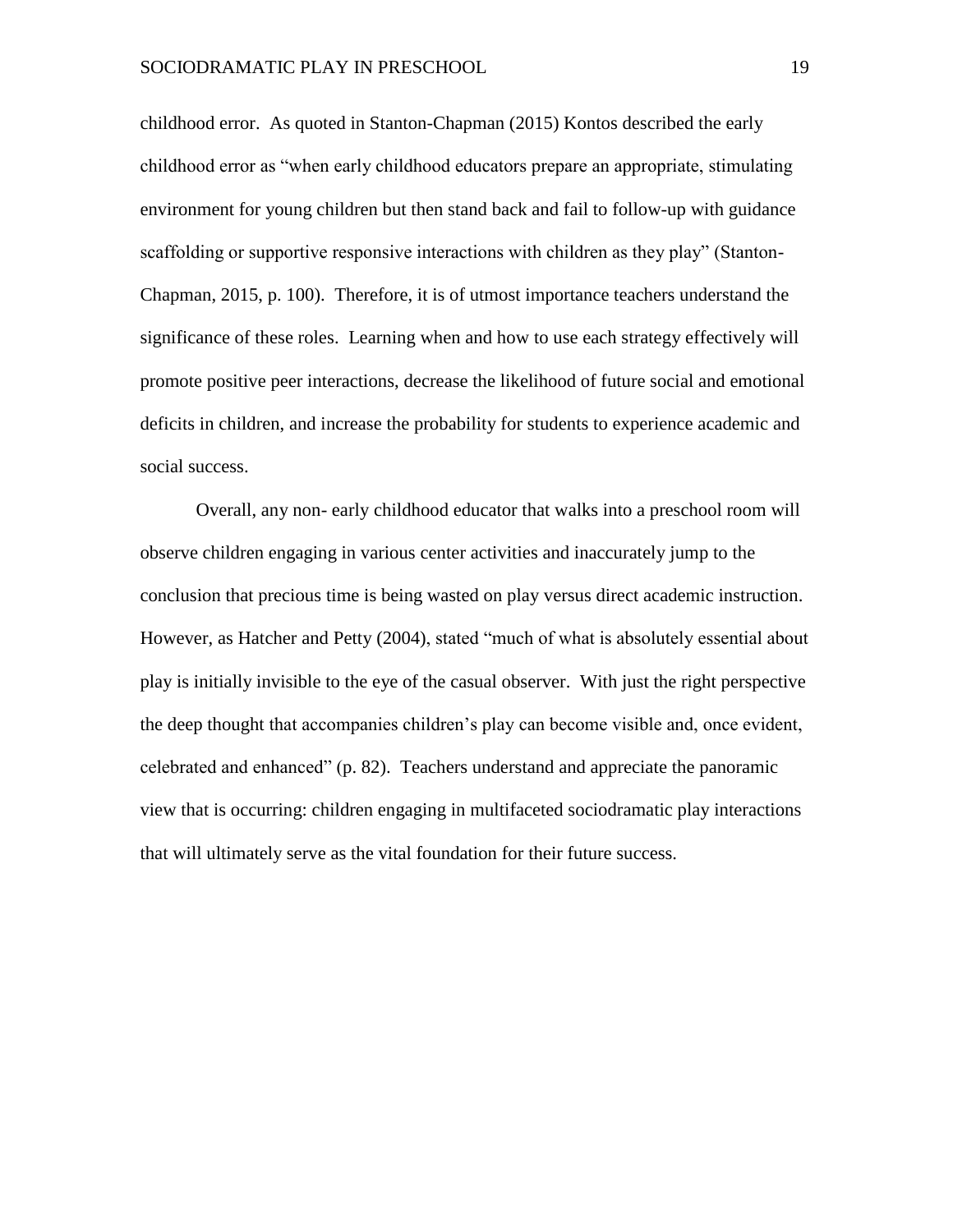# **References**

- 110th Congress. (April 10, 2007). *Head Start for School Readiness Act: Report of the Committee on Health, Education, Labor, and Pensions to accompany S. 556.* Retrieved from https://www.gpo.gov/fdsys/pkg/CRPT-110srpt49/html/CRPT-110srpt49.htm
- Ashiabi, G.S. (2007). Play in the preschool classroom: Its socioemotional significance and the teacher's role in play. *Early Childhood Education Journal, 35(2*). DOI: 10.1007/s10643-007-0165-8
- Bergen, D. (2015). Psychological approaches to the study of play. *American Journal of Play, 7(3).*
- Bodrova, E., Leong, D. J., & Paynter, D. E. (1999). Literacy standards for preschool learners. *Educational Leadership, 57*(2), 42-46. Retrieved from [https://ezproxy.nwciowa.edu/login?url=https://search-proquest](https://ezproxy.nwciowa.edu/login?url=https://search-proquest-com.ezproxy.nwciowa.edu/docview/224847878?accountid=28306)[com.ezproxy.nwciowa.edu/docview/224847878?accountid=28306](https://ezproxy.nwciowa.edu/login?url=https://search-proquest-com.ezproxy.nwciowa.edu/docview/224847878?accountid=28306)
- Bodrova, E., & Leong, D. (2003). The Importance of Being Playful. *Educational Leadership*, 60(70), 50.
- Bodrova, E., & Leong, D. (2005). Uniquely preschool. *Educational Leadership, 63*(1), 44-47.
- Bodrova, E., & Leong, D. (2015). Vygotskian and post-Vygotskian views on children's play. *American Journal of Play, 7*(3), 371-388.
- Common Core State Standards Initiative. (2017). *Development Process.* Retrieved [http://www.corestandards.org/about-the-standards/development-process/.](http://www.corestandards.org/about-the-standards/development-process/)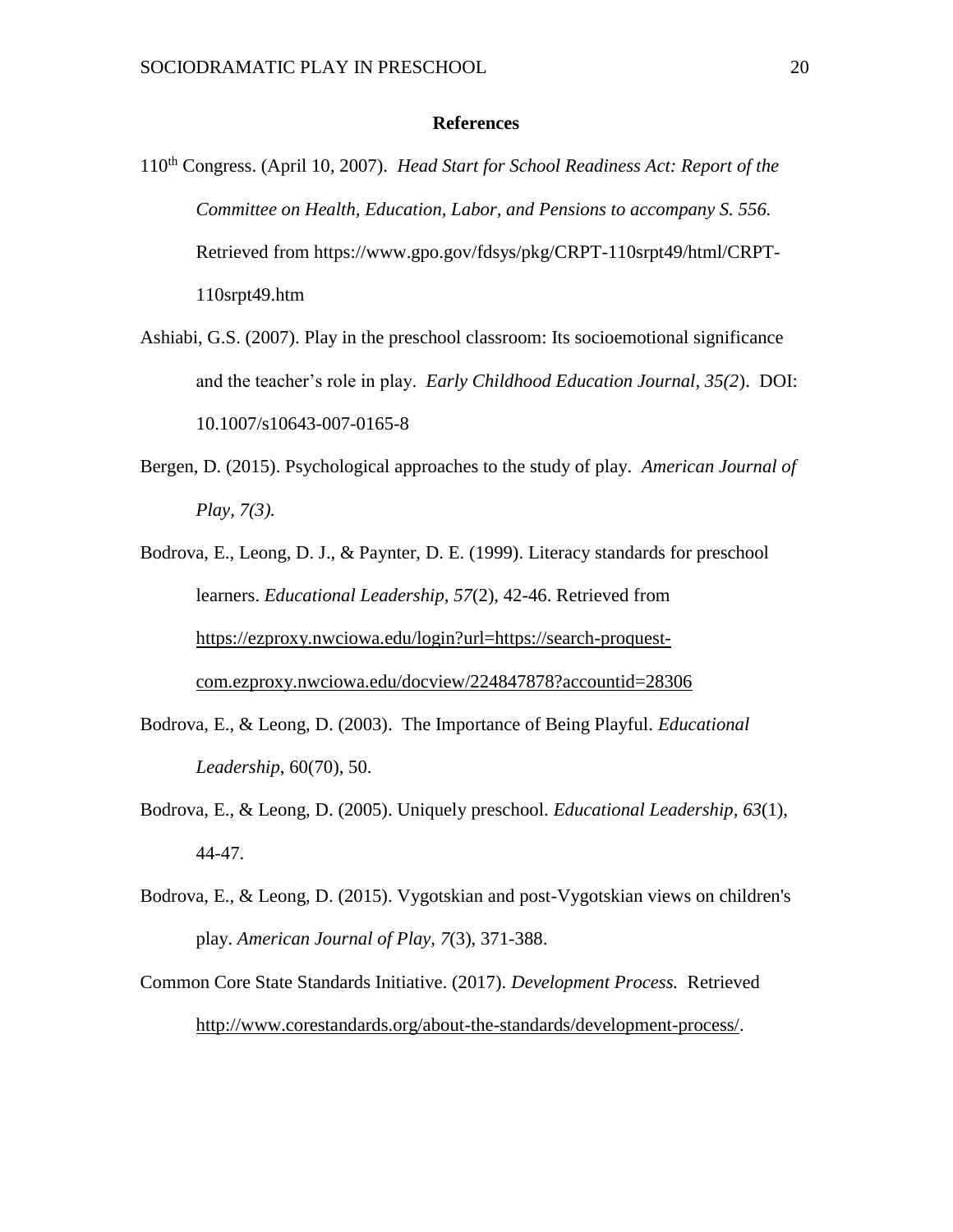- Davidson Films Inc, Films for the Humanities & Sciences (Firm), & Films Media Group (Directors). (1996). *Play: A vygotskian approach* [Motion picture on Online video]. Films Media Group.
- Editorial Projects in Education Research Center. (2011, September 19). Issues A-Z: No Child Left Behind. *Education Week.* Retrieved June 30th, 2017. <http://www.edweek.org/ew/issues/no-child-left-behind/>

Hatcher, B., & Petty, K. (2004). Visible thought in dramatic play. *YC Young Children, 59*(6), 79-82. Retrieved from [https://ezproxy.nwciowa.edu/login?url=https://search.proquest.com/docview/1976](https://ezproxy.nwciowa.edu/login?url=https://search.proquest.com/docview/197689510?accountid=28306) [89510?accountid=28306](https://ezproxy.nwciowa.edu/login?url=https://search.proquest.com/docview/197689510?accountid=28306)

- Henniger, M.L. (1991). Play revisited: A critical element of the kindergarten curriculum. *Early Child Development and Care*, 70(n.n.), 63-71.
- Fleer, M., and Peers, C. (2012). Beyond congnitivisation: creating collectively constructed imaginary situations for supporting learning and development. *The Australian Association for Research in Education*, 39, 413-430. DOI: 10.1007/s13384-012-0073-9
- Jung, E., and Jin, B. (2015). College coursework on children's play and future early childhood educator's intended practices: The mediating influence of perceptions of play. *Early Childhood Education Journal, 43, 299-306.* DOI: 10.1007/s10643-014-0658-1.
- McCabe, P.C., and Altamura, M (2011). Empirically valid strategies to improve social and emotional competence of preschool children. *Psychology in the Schools, 48(5)*. DOI: 10.1002/pits.20570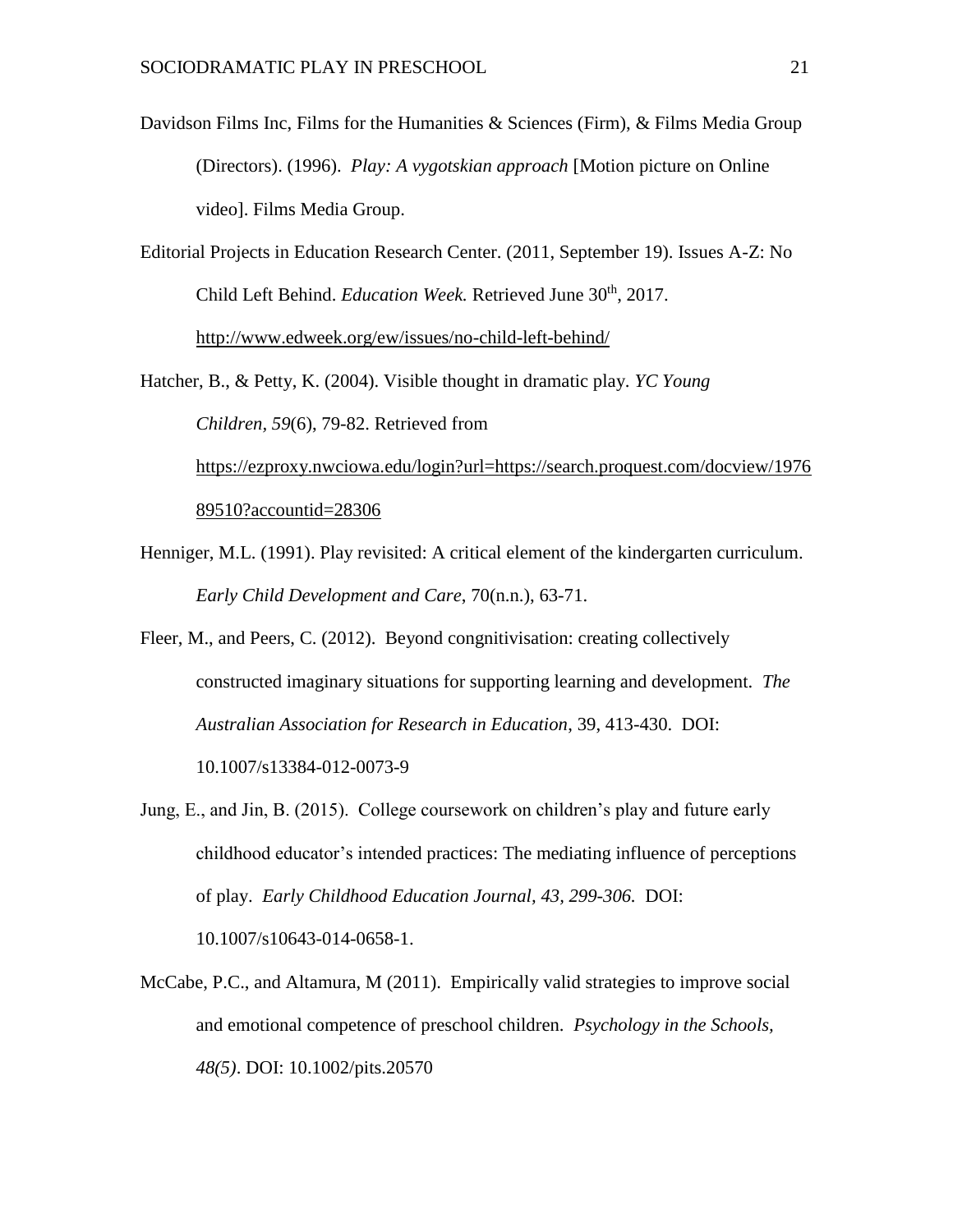- Mraz, K., Porcelli, A., and Tyler, C. (2016). *Purposeful Play: A Teacher's guide to ignite deep and joyful learning across the day*. Heinemann. Portsmouth, NH.
- Poulou, M.S. (2013). Emotional and Behavioral Difficulties in Preschool. *Journal of Child and Family Studies*, 24, 225-236. DOI: 10.1007/s10826-013-9828-9
- Rushton, S., Juola-Rushton, A., & Larkin, E. (2009). Neuroscience, Play and Early Childhood Education: Connections, Implications and Assessment*. Early Childhood Education Journal (2010) 37*, 351-361. DOI: 10.1007/s10643-009- 0359-3
- Stagg-Peterson, S., Anderson, J., Kendrick, M., McTavish, M., Budd, K., Mayer, D., McIntyre, L., Yaman- Ntelioglou,B., & Riehl,D. (2016). Examining Rhetorics of Play in Curricula In Five Provinces: Is Play at Risk in Canadian Kindergartens? *Canadian Journal of Education* 39:3.
- Stanton-Chapman, T.L. (2015). Promoting positive peer interactions in the preschool classroom: The role and responsibility of the teacher in supporting children's sociodramatic play. *Early Childhood Education Journal, 43, 99-107*. DOI: 10.1007/s10643-014-0635-8
- Stipek, D., Feiler, R., Daniels, D., & Milburn, S. (1995). Effects of Different Instructional Approaches on Young Children's Achievement and Motivation. *Child Development*, 66(1), 209-223. doi:10.2307/1131201
- Tatalović-Vorkapíc, S., and Katíc, V. (2015). How students of preschool education perceive their play competences- An analysis of their involvement in children's play. *C.E.P.S. Journal*, 5(1), 111-130.